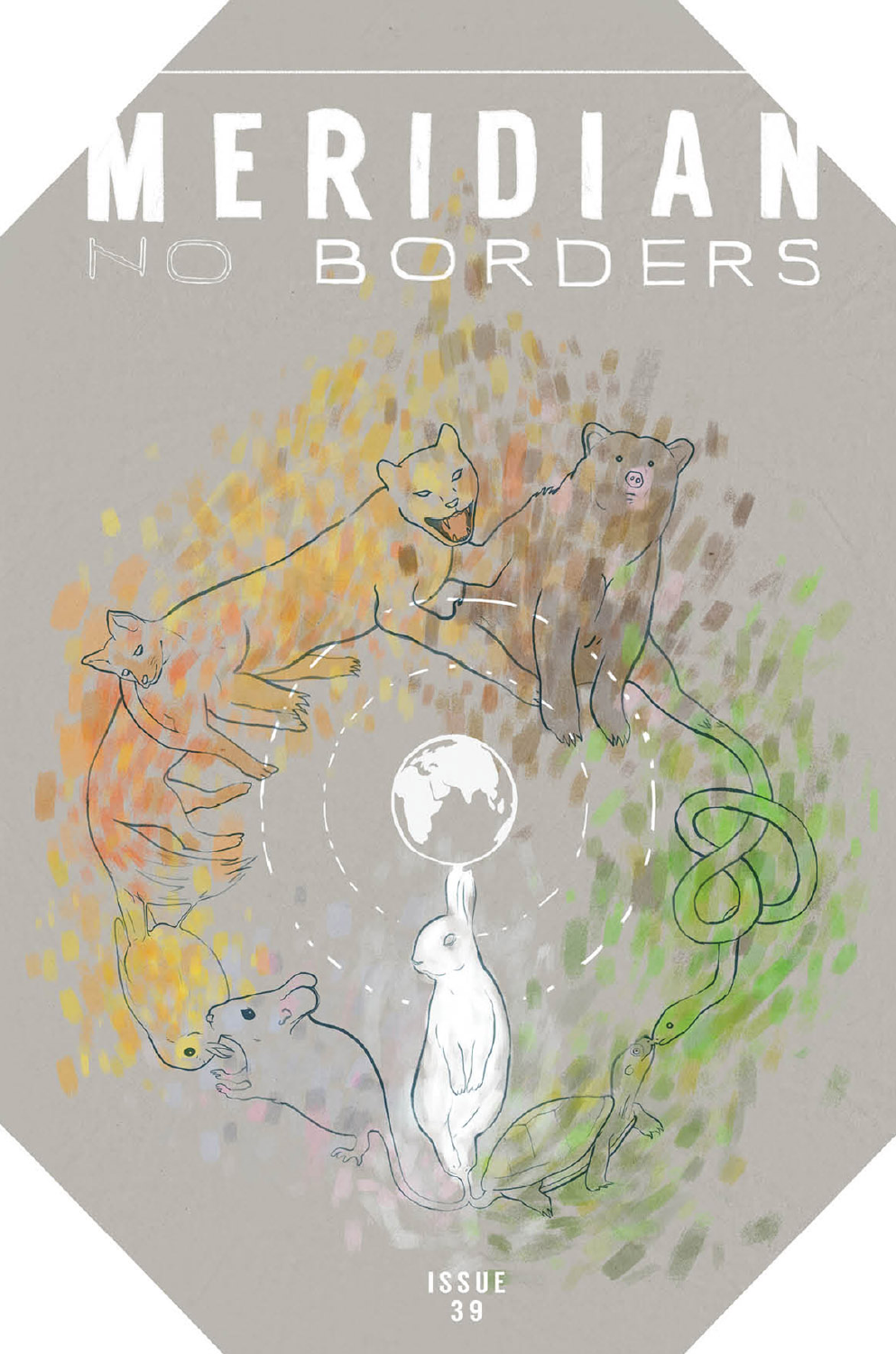# MERIDIAN

The Semiannual from the<br>
University of Uirginia<br>
Issue 39  $\leftrightarrow$  Summer 2017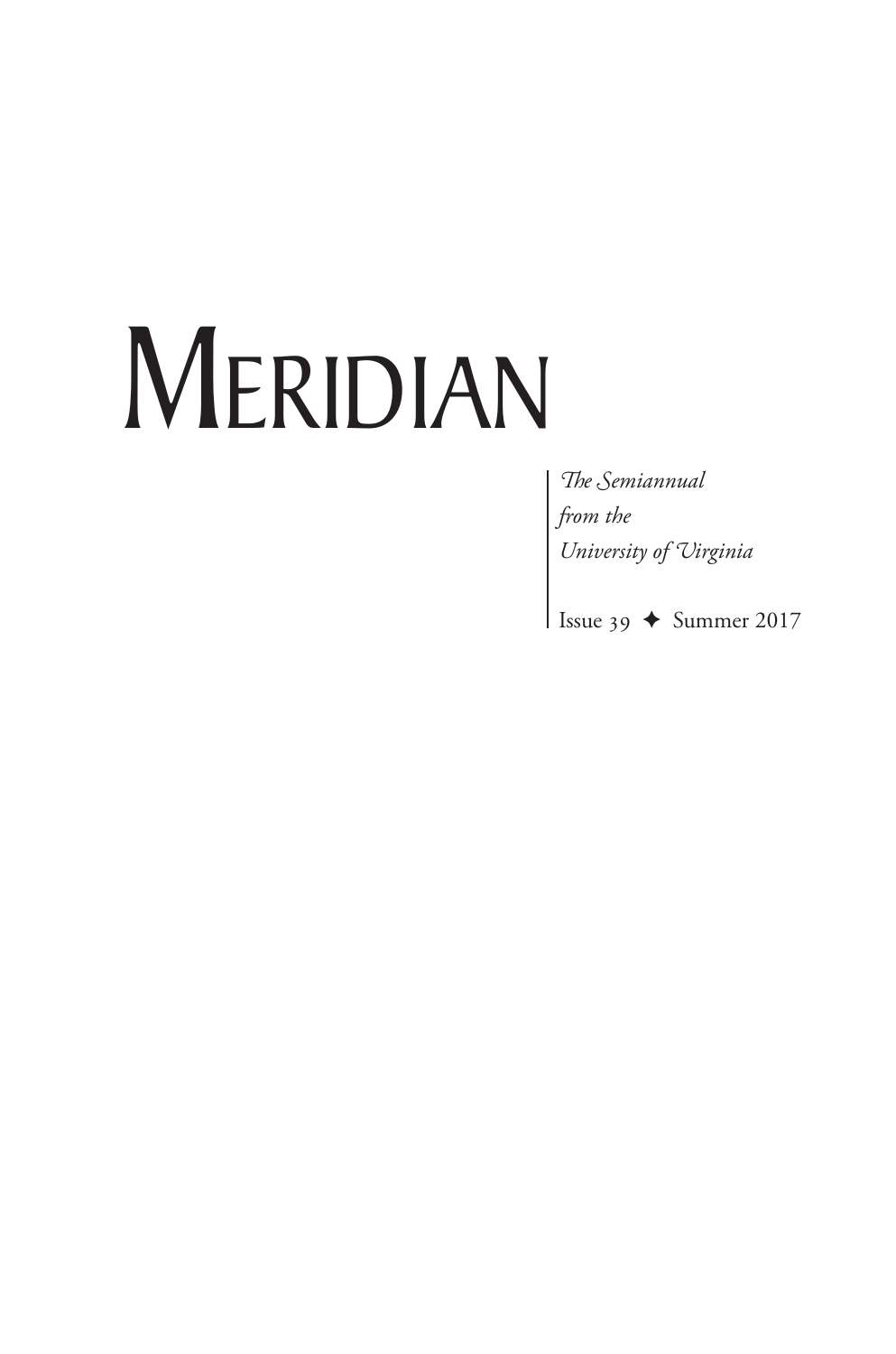## **CONTENTS**

| <b>INTERVIEW</b>                     |                |
|--------------------------------------|----------------|
| <b>CAITLIN FITZPATRICK</b>           |                |
| An Interview with Thomas Pierce      | 98             |
| <b>BORDERS CONTEST WINNERS</b>       |                |
| <b>FICTION</b>                       |                |
| MAR COLÓN-MARGOLIES                  |                |
| Small Violence                       | I              |
| <b>POETRY</b>                        |                |
| <b>DESTINY BIRDSONG</b>              |                |
| Refraction                           | 4              |
| <b>BORDERS CONTEST RUNNERS-UP</b>    |                |
| <b>FICTION</b>                       |                |
| <b>JUSTIN HERRMAN</b>                |                |
| The Far North                        | 6              |
| <b>SUSAN KIM CAMPBELL</b>            |                |
| Neapolitan                           | 9              |
| <b>POETRY</b>                        |                |
| <b>OSEL JESSICA PLANTE</b>           |                |
| The Navy Wife Talks in Her Sleep     | I <sub>2</sub> |
|                                      |                |
| <b>FICTION</b>                       |                |
| <b>ETKIN CAMOGLU</b>                 |                |
| European Side                        | I 3            |
| <b>DANIELLE POTTER</b>               |                |
| Foreign                              | I 5            |
| <b>JEFF MARTIN</b>                   |                |
| The Heaviest Things Are Never Stones | 22             |
| <b>JILL TALBOT</b>                   |                |
| The Incident at the Beach            | 30             |
| ALEXANDROS PLASATIS                  |                |
| Made by Sea and Wood, in Darkness    | 33             |
| <b>DOUGLAS MILLIKEN</b>              |                |
| Milk                                 | 38             |
| <b>ANNIE REID</b>                    |                |
| The Beach                            | 4I             |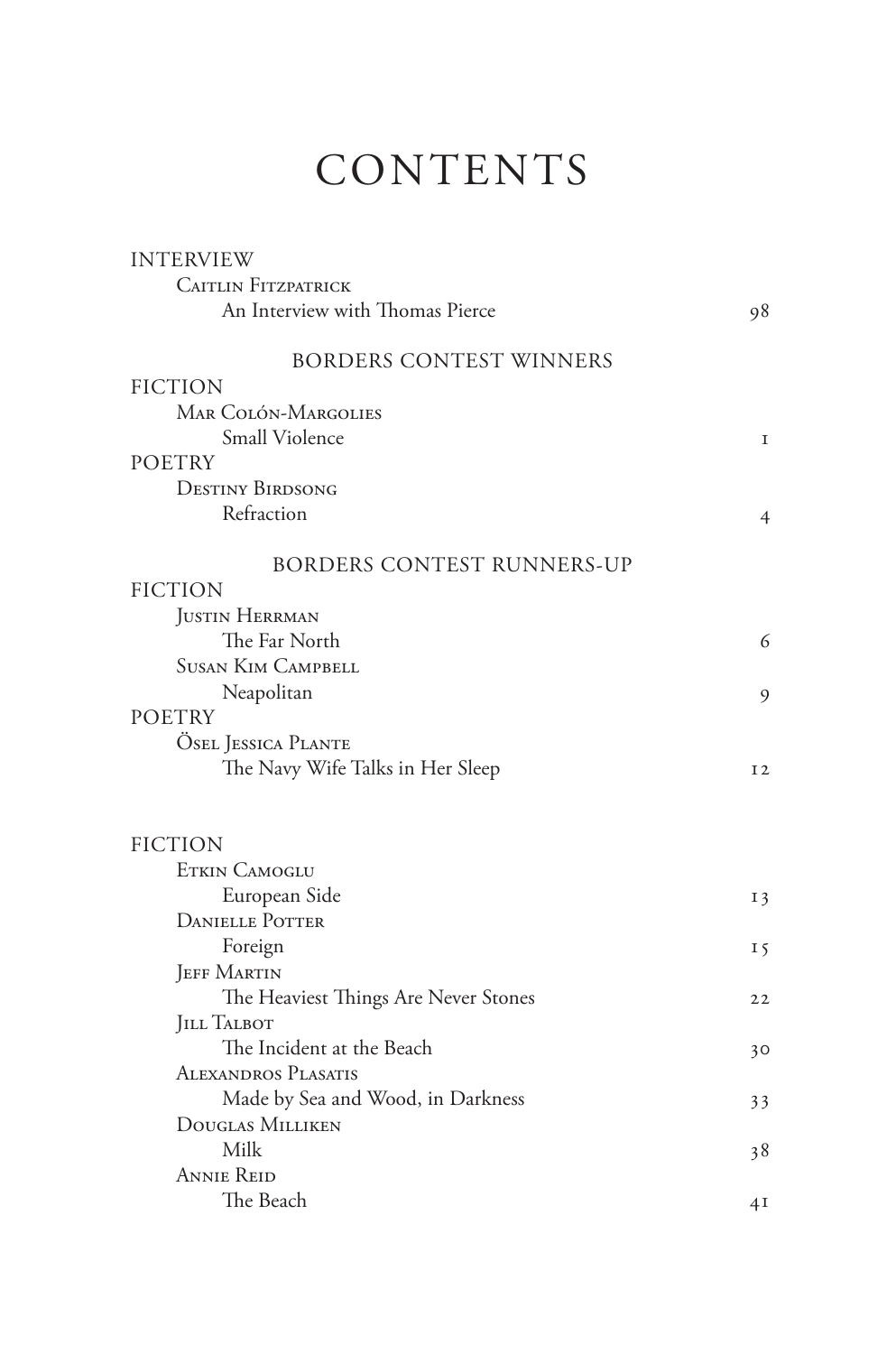#### SUSAN KIM CAMPBELL

#### *Neapolitan*

MY MOTHER CRIES. WHEN WE COME HOME FROM SCHOOL, WE CATCH her crying. She explains, wiping her eyes on her apron, "Girls cry, Grace. You and Lily cry. Mommy is a girl, too."

"Ok," I say, but what I don't say is that Lily is seven and I am nine. We're supposed to cry. She's stopped for now, though, which makes us glad.

My mother unloads groceries from our 1982 Chevrolet Impala. Grandma got it new last year but then she had to stop driving so now it's ours. It's green and huge. When my mother drives, she sits up very close to the steering wheel and tells us to shush.

My mother's friend Ducky comes over. Her real name in Korean is "Duk hee." Since she moved to California from Korea, she tells people to call her Ducky. She's the only other Korean person we know in town, besides my mother. She leans in close and tells me, "Be a good girl. Help your mother." She smells like cigarettes.

It doesn't seem like Ducky helps my mother. Instead she follows her around and around the house while she works, and they talk and talk in Korean. I only know a few words, but from what I can tell Korean is loud.

"What is mommy saying?" Lily asks. "She said halmuni, that means grandmother," I say. We've never met our other grandmother, who lives in Korea. I try to picture her, our mother's mother.

Sometimes my mother speaks in English. We hear things like, "He never listens!" Sometimes she's angry. Her words come out in a harsh sputter like the noise you make right before you spit. It's a sound I cannot make.

She and Ducky talk while my mother puts away the food. They talk while she cooks. She makes oxtail soup, which they eat sucking the marrow out of the bones. She makes us peanut butter and jelly.

Lily and I play ping-pong in the garage. When my mother used to play she always beat us, even my father. She was a ping-pong champion in Korea, she says.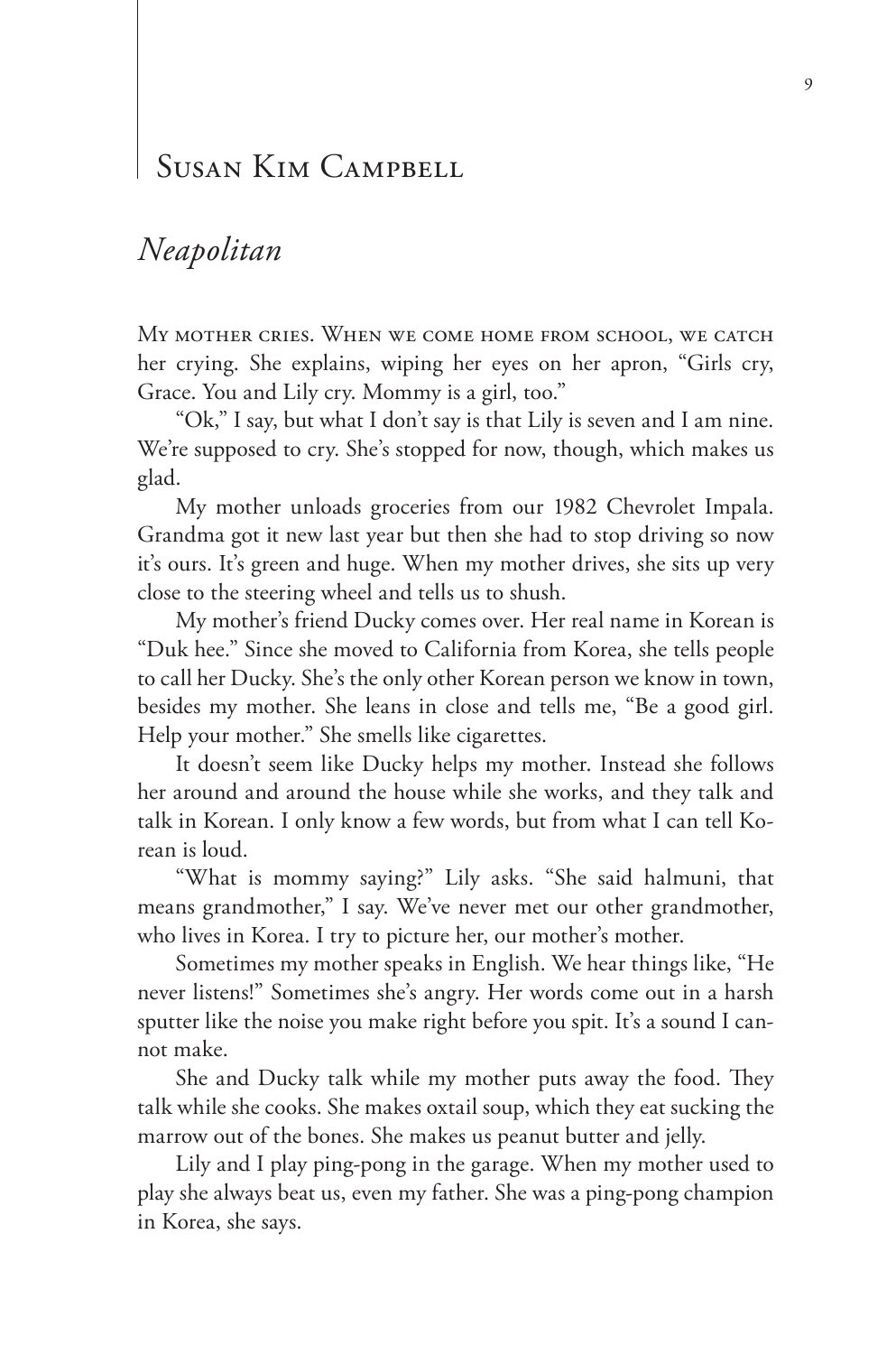Ducky goes home to her husband when my father comes home from work. My mother cries at night, too. Then my father comes out of their bedroom and says, "Mommy is sick, so she's gone to sleep early." He serves us ice cream, the Neapolitan ice cream we save for special occasions. I like the chocolate stripe the best and Lily likes the strawberry, so we trade. We leave the vanilla, but instead of eating that part as our mother does, our father just leaves the bowls in the sink and lets it melt.

"What kind of sick?" Lily asks, from the twin bed next to me. I tell her to go to sleep. I feel bad because I don't do enough homework or enough chores. On these nights my father sleeps on the couch. In the morning my mother folds up his blankets.

My mother shouts a lot. The next week it's about Grandma. She is bossy and strict, and Lily and I are afraid of her. She taught my mother how to cook American food when she first married my father and came to the United States. When Grandma visits, my mother cooks pot roast and mashed potatoes. Grandma tastes each dish and makes a face, yes, no. She won't let Lily and me talk, but raises a finger in the air when we try. My father just nods yes, yes to all this.

Grandma fell and broke her hip, so now she wants to come live with us. "We don't want her to," I say, but Ducky says, "In Korea we take care of grandparents." My mother nods slowly, but when my father gets home we hear them shouting.

"You promised!" my mother says. She wants to take us to visit Korea this summer. She says she's lived here ten years without seeing her family. My father says that we all have to stay and take care of Grandma. The night ends with more Neapolitan ice cream.

One day soon after that Lily and I come home after gymnastics class to find my mother standing out front in the driveway by the car. "Get in, girls!" my mother says. She is smiling, and it is a smile I have not seen before.

Our suitcases are already in the trunk. We are very surprised.

"Are we going to meet Daddy?" Lily asks, but my mother does not seem to hear her. She is focused on sliding her seat forward behind the wheel and adjusting all of her mirrors.

Lily and I climb into the back seat. We like going on trips. My mother drives through town for a while, slowly and carefully like she does. We are going towards the freeway, which she never does.

Suddenly we hear people honking their horns and shouting. Lily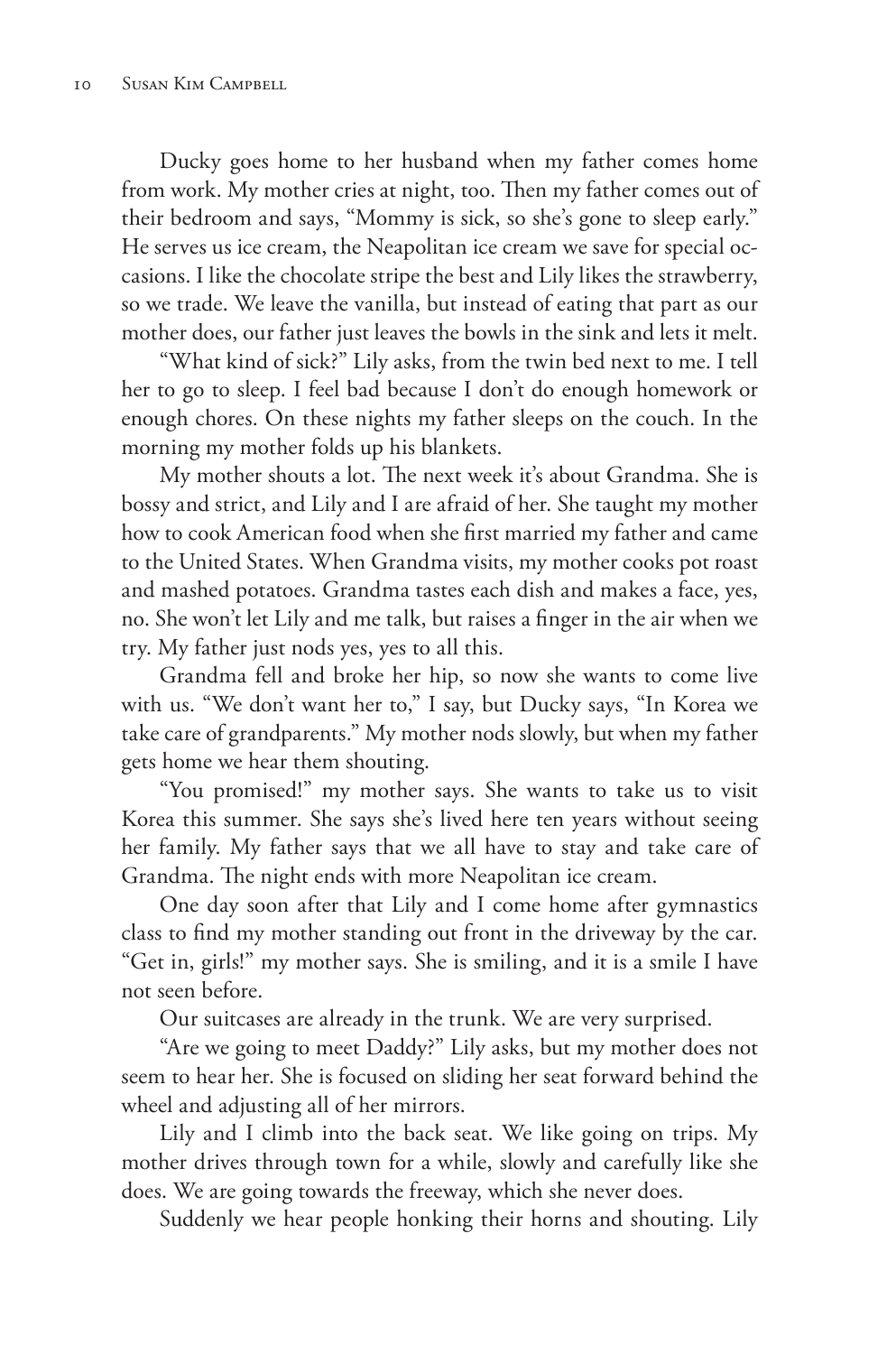and I scream, because cars are coming towards us! My mother is driving the wrong way, up a street where cars are coming off the freeway. She stops and pulls the car over, shaking. She shouts at us to be quiet and puts her head down on the steering wheel. This is scarier than the cars.

We sit there a long time. Then we see flashing lights and a police car stops behind us. "Ma'am?" a police officer asks my mother. "Can you tell me what happened?"

"Lost!" she says finally. "I—I am going to meet my husband and - I am lost." The police officer frowns. He checks her driver's license but he does not seem to understand.

He peers into the back seat and motions us to roll down the window. "English?" he asks. "Can you girls speak English?" He asks if we know where we live. I don't say anything, but Lily tells him.

"I'll take you home, ma'am," he says gruffly, to my mother. He stands there, waiting on her, until she starts the car. He watches while she turns our big boat around so we are going back the way we came. He drives ahead of us, slowly. My mother follows, slowly. Lily and I huddle in one corner of the back seat and keep quiet.

"It's ok to cry, Mommy," I say, but she keeps on her eyes on the road and I can't see her face. Finally, after a few blocks, she says softly, "You have to do what the policeman tells you, girls." Her voice sounds all strange and wobbly, but I am just glad she is talking again.

Lily sniffles and I wipe my eyes on my sleeve. The policeman drives us straight home. As we turn the corner onto our street, no one says a word. We see our father's brown car parked in front of our house.

That night we finish the Neapolitan ice cream.

There's just one sliver of vanilla left in our freezer, alone and forlorn.